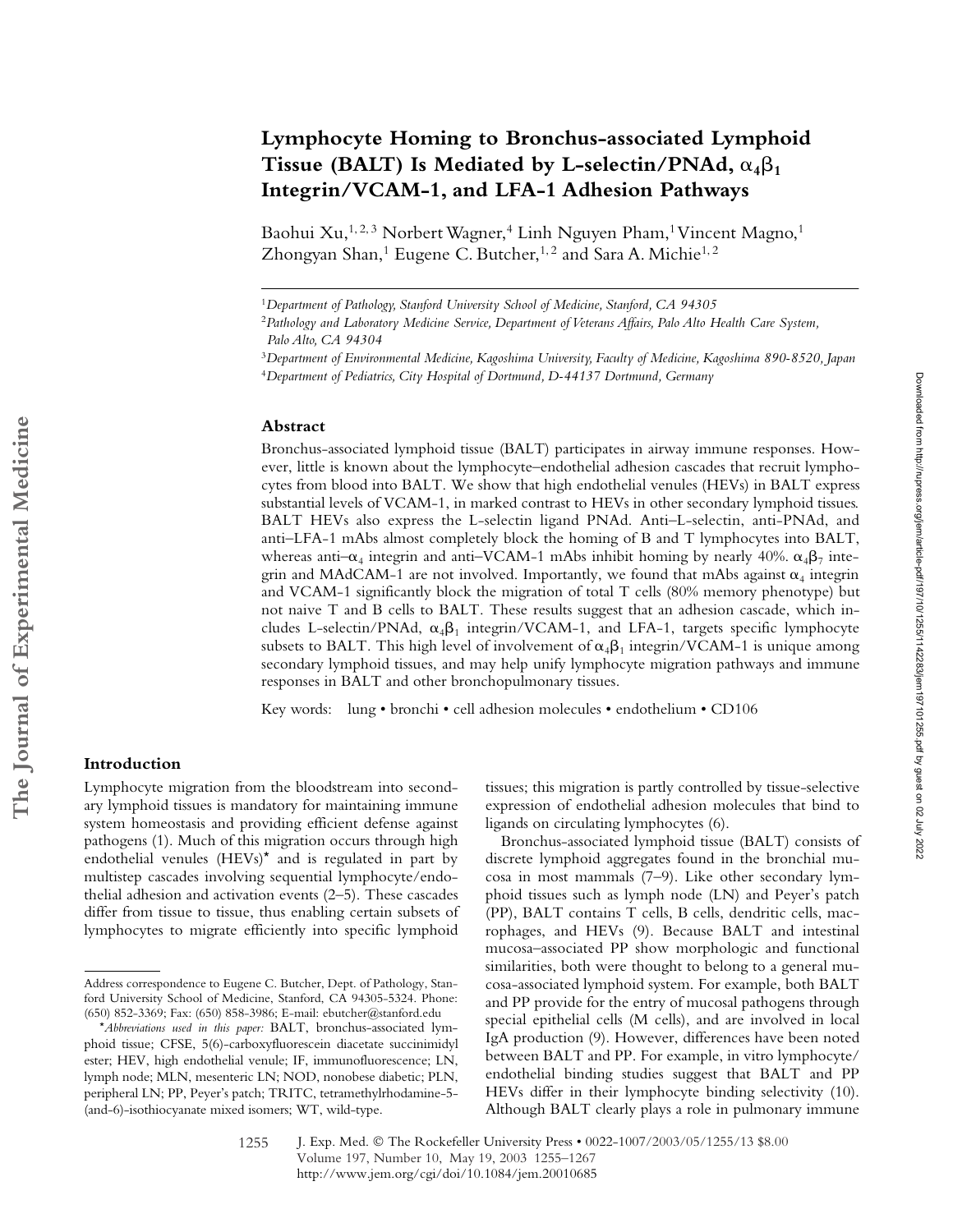responses, the multistep cascade that controls the migration of lymphocytes to BALT, and the relationship of this cascade to the lymphocyte  $\alpha_4\beta_1$ /endothelial VCAM-1–dominant cascade involved in lymphocyte homing to pulmonary parenchyma, remain to be elucidated (11–15).

In this work, we explore the lymphocyte–endothelial adhesion pathways that control the migration of lymphocytes from the bloodstream into BALT. We show that BALT HEVs in nonobese diabetic (NOD), BALB/c, and C57BL/6 mice coordinately display PNAd and VCAM-1 at a level not found on HEVs in other secondary lymphoid tissues. Moreover, using adhesion-blocking mAbs in short-term in vivo lymphocyte homing assays, we find that L-selectin/PNAd,  $\alpha_4\beta_1/VCAM-1$ , and LFA-1 adhesion pathways are important in homing of specific lymphocyte subsets to mouse BALT. Our results suggest that this distinctive combination of adhesion receptors helps form a unique lymphocyte–endothelial cascade that is important in lymphocyte subset recruitment to BALT and in bronchopulmonary immune responses.

## **Materials and Methods**

*Animals.* NOD, BALB/c, and C57BL/6 mice of both genders were purchased from Taconic or bred in our animal facility. Only nondiabetic NOD mice were used in this paper. Sprague Dawley rats and C57BL/6 Thy1.1 IgM<sup>a</sup> mice were obtained from The Jackson Laboratory. C57BL/6  $\beta$ <sub>7</sub> integrin KO ( $\beta$ <sub>7</sub> KO) mice are described previously (16). OVA TCR transgenic mice (DO11.10) were obtained from Drs. D. Loh and O. Kanagawa (Washington University, School of Medicine, St. Louis, MO), and The Jackson Laboratory. All animals were housed under specific pathogen-free conditions in the Palo Alto Veterans Affairs or Stanford University animal facilities.

*Antibodies and Other Reagents.* mAbs used in this paper were the following: anti-CD4 (GK1.5), anti-CD8 (53–6.7.2), anti- $\alpha_4$ (PS/2), anti–LFA-1 (FD441.8), and anti–ICAM-1 (BE29 and YN1.7), grown from hybridomas obtained from the American Type Culture Collection; anti $-\alpha_4\beta_7$  integrin heterodimer (DATK32), anti- $\beta$ <sub>7</sub> (FIB 504), anti-L-selectin (MEL-14), anti-PNAd (MECA79), and anti–MAdCAM-1 (MECA367), grown from hybridomas produced in our laboratory; anti-VCAM-1 (MK2.7, 4B12, 2A11.1 and 6C7.1, Dr. B. Engelhardt, Max Planck Institute, Munster, Germany); anti-CD45R/B220 (RA3–6B2, Dr. R. Coffman, DNAX Research Institute, Palo Alto, CA); anti-OVA TCR (KJ1–26, Dr. J. Kappler, National Jewish Medical and Research Center, Denver, CO); anti–Pselectin (RB40.34), anti–E-selectin (10E9.6), anti–ICAM-2 (3C4), anti-CD44 (IM7), anti-Thy1.1 (OX-7), and anti-IgM<sup>a</sup> (DS-1), purchased from BD Biosciences; and anti-CD3 (KT3) from Accurate Chemical. Rat anti–human CD44 (9B5; our laboratory) and rat anti–mouse cerebellar antigen (OZ42; Dr. L. Pickford, Coulter Pharmaceutical, Menlo Park, CA) were used as negative control mAbs.

Biotin-anti–rat IgG, FITC-anti–rat IgG, and FITC-anti–rat IgM were purchased from Vector Laboratories. Biotin-anti–rat IgM and peroxidase-streptavidin were purchased from Jackson ImmunoResearch Laboratories, whereas PE-anti–rat IgG came from Biosource International. 3,3-diaminobenzidine-tetrahydrochloride (DAB) was purchased from Sigma-Aldrich, while 5(6)-carboxyfluorescein diacetate succinimidyl ester (CFSE)

mixed isomers, tetramethylrhodamine-5(6)-isothiocyanate mixed isomers (TRITC), and Alexa Fluor 488 were obtained from Molecular Probes.

*Morphometric Analysis of BALT.* Mice were killed, and the lungs filled with PBS/OCT (1:1) by intratracheal injection, removed, and frozen in OCT. Frozen sections of the left lung were stained with hematoxylin and eosin; slides that showed a longitudinal section of a main bronchus that extended for at least one half the length of the lung tissue were used for image analysis as described previously (VAS II; Video Systems; reference 17). In brief, we measured the area of all BALT aggregates and the bronchus on at least 20 nonsequential sections from each mouse. Results for each mouse are presented as the ratio of the BALT area (mm2) to the bronchus area (mm2).

*Immunohistochemistry.* Acetone-fixed frozen sections of lung, peripheral LN (PLN), and PP were sequentially incubated with hybridoma supernatant or purified mAb (1 h), biotin-anti–rat IgG or biotin-anti–rat IgM Ab (30 min), peroxidase-streptavidin (30 min), and DAB solution (10 min). The slides were washed in PBS after each incubation step. Some slides were counterstained with hematoxylin or methylene blue.

Evaluation of Vascular Luminal VCAM-1 Expression. 100  $\mu$ g anti–VCAM-1 (4B12, 2A11.1, or 6C7.1) or negative control (9B5) mAb was given intravenously to NOD and BALB/c mice (8–15-mo-old). The mice were killed 3 min after injection and perfused immediately with PBS through the right ventricle. Frozen sections of lung, PLN, mesenteric LN (MLN), and PP were incubated sequentially with 2  $\mu$ g/ml PE-anti-rat IgG, PBS, 10% normal rat serum, and Alexa 488–conjugated anti-PNAd, anti– MAdCAM-1, or control mAb (10  $\mu$ g/ml). We examined the sections by confocal or immunofluorescence (IF) microscopy, and determined how many HEVs in BALT, PLN, and MLN expressed both PNAd and VCAM-1, only PNAd, or only VCAM-1. Similarly, we determined how many PP HEVs expressed both MAdCAM-1 and VCAM-1, only MAdCAM-1, or only VCAM-1.

Downloaded from http://rupress.org/jem/article-pdf/197/10/1255/1142283/jem197101255.pdf by guest on 02 July 2022 Downloaded from http://rupress.org/jem/article-pdf/197/10/1255/1142283/jem197101255.pdf by guest on 02 July 2022

*T* and *B* Cell Migration into BALT.  $5 \times 10^7$  lymphocytes from LN and spleen of C57BL/6 Thy1.1 IgM<sup>a</sup> mice were transferred intravenously into each NOD host mouse (Thy1.2, IgMb; 8-mo old). Hosts were killed 2 h later; 106 lymphocytes from PLN, PP, MLN, spleen, and blood suspensions, as well as 106 donor lymphocytes used for the transfer (input cells), were incubated for 30 min at  $4^{\circ}$ C in 100  $\mu$ l of 0.5  $\mu$ g/ml PE–anti-Thy1.1 and 1  $\mu$ g/ml FITC–anti-IgM<sup>a</sup> or isotype- and conjugationmatched negative control mAbs. Two-color flow cytometry was used as described previously to determine the percentage of cells in the lymphocyte scatter gate that expressed Thy1.1 or  $IgM<sup>a</sup>$ (18). At least  $5 \times 10^4$  cells in the lymphocyte gate were analyzed on each sample. Frozen sections of host lungs stained with  $2 \mu g/ml$  $PE$ –anti-Thy $1.1$  and  $4 \mu g/ml$  FITC-anti-IgMª mAbs were evaluated by confocal microscopy; donor T and B cells in BALT were counted on 30 sections of lung from each mouse. Data are expressed as the ratio of donor T (Thy1.1<sup>+</sup>)/donor B (IgM<sup>a+</sup>) cells in each tissue divided by the Thy1.1<sup>+</sup>/IgM<sup>a +</sup> input ratio.

*In Vivo Blocking of Lymphocyte Homing by Anti–adhesion Molecule mAbs.* Lymphocytes from LN and spleen of 3–4-mo-old NOD mice were labeled by incubating  $2 \times 10^7$  cells/ml with 0.8  $\mu$ g/ml TRITC in labeling medium (50% RPMI 1640, 48.5% HBSS, and  $1.5\%$  BCS) at  $37^{\circ}$ C for 15 min (19). Similarly, rat LN and spleen lymphocytes were labeled with  $4 \mu M$  CFSE as described previously for TRITC (20). The cells were centrifuged through BCS, washed, and resuspended in transfer medium (DMEM with 10 mM Hepes, and 1% BCS).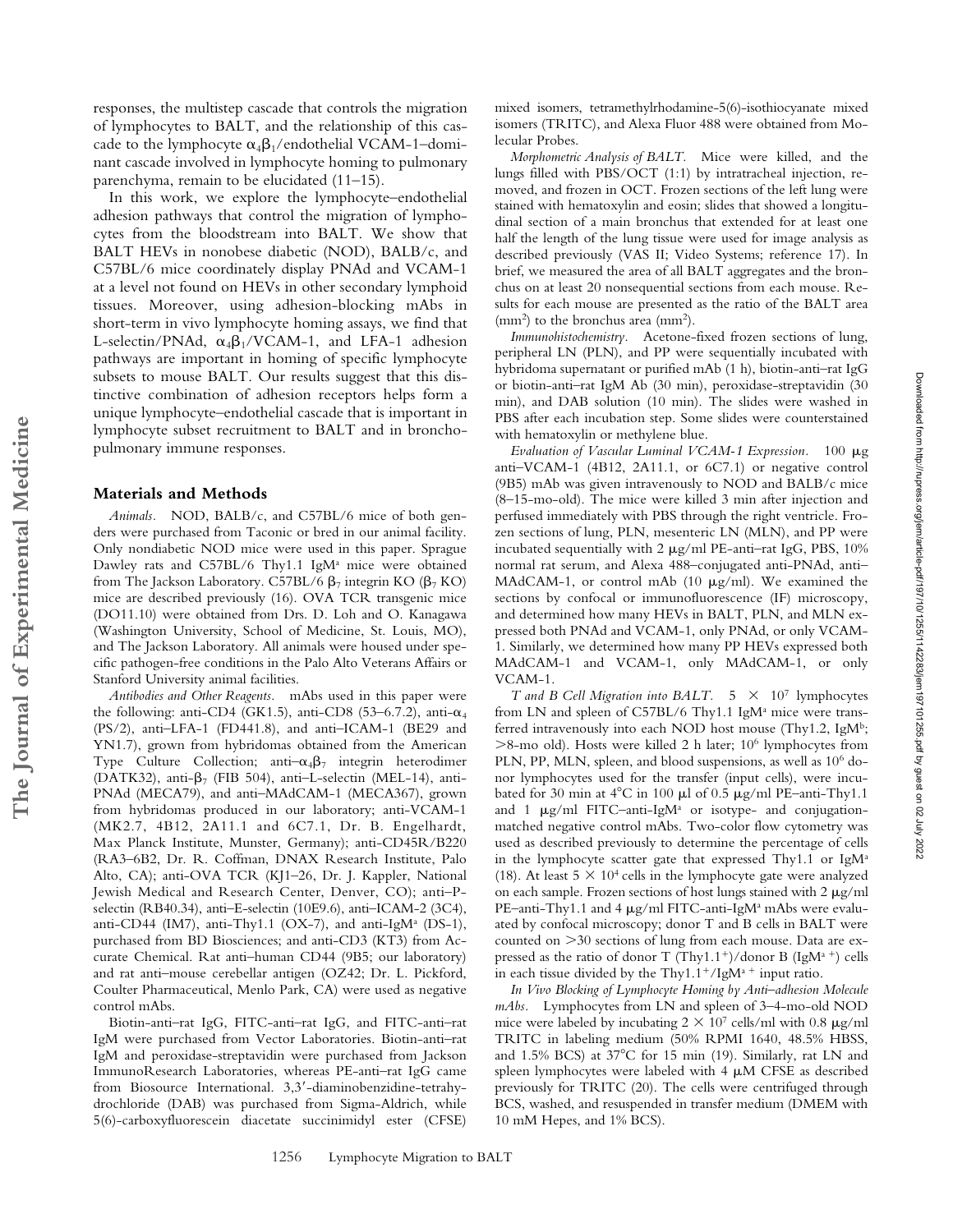To block endothelial adhesion molecules, each host mouse received 500  $\mu$ g intravenously of anti-endothelial adhesion molecule or control mAb, followed 30 min later by  $5 \times 10^7$  TRITClabeled mouse cells intravenously. To block lymphocyte adhesion molecules, TRITC-labeled mouse cells were treated with 10  $\mu$ g/ ml anti–lymphocyte adhesion molecule or control mAb on ice for 10 min;  $5 \times 10^7$  mouse cells and  $10^8$  CFSE-labeled rat cells were transferred intravenously into each host. The rat cells, which do not react with the anti–mouse lymphocyte adhesion molecule mAbs used in these experiments, served as an internal standard to control for differences between host mice in blood flow to tissues and in the efficiency of the injection. An aliquot of the labeled mouse and rat cell mixture was used to obtain the input mouse/rat cell ratio. To ensure saturating mAb levels in vivo, additional mAb (100  $\mu$ g anti-endothelial or 250  $\mu$ g anti-lymphocyte adhesion molecule) was given along with the donor cells. In all experiments, host mice were killed 2 h after transfer. Staining with FITC-anti–rat IgG or IgM of tissues from host mice that received anti–VCAM-1 or anti-PNAd mAb, and staining of lymphocyte suspensions from host mice that were given anti–LFA-1 mAb-coated lymphocytes showed that mAb was present on mouse endothelia or lymphocytes, respectively, at the time of sacrifice (unpublished data).

In experiments involving blocking of endothelial adhesion molecules, flow cytometry was used to determine how many donor cells were in host blood and how many donor cells had migrated into host PLN, PP, MLN, and spleen. In brief, for each cell suspension, we determined the absolute number of donor cells (TRITC<sup>+</sup>) and total cells in the lymphocyte scatter gate; at least  $5 \times 10^4$  total gated cells were analyzed for each sample. We calculated donor cells as a percentage of total gated cells in each tissue. The donor cells in BALT were observed by confocal microscopy, and homed cell density was calculated as the number of donor cells/10<sup>3</sup>  $\mu$ m<sup>2</sup> of BALT. At least 30 sections of lung were evaluated per mouse. For each tissue, results for each specific mAb treatment are expressed as percent homing in control mAbtreated host mice.

In experiments involving blocking of lymphocyte adhesion molecules, the numbers of donor mouse (TRITC<sup>+</sup>) and internal standard rat (CFSE<sup>+</sup>) cells were evaluated in host PLN, PP, MLN, spleen, and blood by two-color flow cytometry and in BALT by confocal microscopy. The donor mouse/internal standard cell ratios for all tissues were normalized by the input mouse/internal standard cell ratio. For each tissue, results for each specific mAb treatment are expressed as percent homing of control mAb-treated cells.

In preliminary experiments, we compared data in PLN, PP, and MLN obtained by flow cytometry and confocal microscopy and confirmed that there is a good correlation between the two assays ( $r = 0.97$ ; unpublished data).

*Homing of Lymphocytes from*  $\beta$ *<sub>7</sub> KO Mice.* LN and spleen lymphocytes from 3-4-mo-old C57BL/6  $\beta$ <sub>7</sub> KO and C57BL/6 wild-type (WT) mice were labeled with TRITC and CFSE, respectively, and injected intravenously into NOD mice  $(5 \times 10^7)$ of each cell type per mouse). Numbers of donor cells in PLN, PP, MLN, spleen, blood, and BALT were determined as described previously. The results are presented as the ratio of  $\beta$ <sub>7</sub> KO/WT lymphocytes in each tissue divided by the  $\beta$ <sub>7</sub> KO/WT input ratio.

*Naive T Cell Homing.* We prepared lymphocyte suspensions of LN and spleen from 6-wk-old DO11.10 OVA TCR transgenic mice and age-matched C57BL/6 Thy1.1 mice. The DO11.10 T cells have a naive phenotype, whereas the C57BL/6 Thy1.1 T cells, which are a mix of naive and memory cells, served as internal standards.  $5 \times 10^7$  DO11.10 lymphocytes and an equal number of C57BL/6 Thy1.1 lymphocytes were transferred intravenously into each NOD mouse. 2 h later, mice were killed and lymphocyte suspensions from PLN, PP, MLN, spleen, and blood were stained with  $2 \mu g/ml$  FITC-anti-OVA TCR (KJ1–26) and  $0.5 \mu g/ml$  PE–anti-Thy1.1 mAbs; donor DO11.10 naive T cells (OVA TCR<sup>+</sup>) and internal standard C57BL/6 T cells  $(Thy1.1<sup>+</sup>)$  were detected by flow cytometry as described earlier in Materials and Methods. Frozen sections of lung stained with 4  $\mu$ g/ml FITC-KJ1–26 and 2  $\mu$ g/ml PE–anti-Thy1.1 mAbs were examined by confocal microscopy for DO11.10 and internal standard T cells in BALT. Data are expressed as the ratio of OVA  $TCR^+$  (naive)/Thy1.1<sup>+</sup> (internal standard) T cells in BALT, PLN, PP, MLN, and blood normalized for their ratio in the spleen.

To evaluate the roles of PNAd,  $\alpha_4$ , and VCAM-1 in the homing of total T cells, naive T cells, and B cells to BALT,  $5 \times 10^7$ lymphocytes from 6-wk-old DO11.10 mice (KJ1-26<sup>+</sup> naive T cells, IgM<sup>a+</sup> B cells) or 19-mo-old C57BL/6 Thy1.1 mice were transferred intravenously into NOD host mice; as described earlier in Materials and Methods, the host mice were treated with anti-PNAd or anti–VCAM-1 mAb, or the donor cells with anti-  $\alpha_4$  mAb, before the transfer. Host mice were killed and their lymphoid tissues were stained with a FITC-conjugated mAb against OVA TCR, IgM<sup>a</sup>, or Thy 1.1, and evaluated as described earlier in Materials and Methods. The results for the specific mAb treatment are presented as percent homing of the control mAb treatment.

*Data Analysis.* Data are given as mean  $\pm$  SE for each group. One-way analysis of variance (ANOVA) was used for statistical analysis unless otherwise indicated.  $P < 0.05$  is considered to be statistically significant.

# **Results**

*BALT and Its Lymphocyte Subsets in NOD, BALB/c, and C57BL/6 Mice.* To define the best mouse strains for the study of lymphocyte migration to BALT, we examined histologic sections of lungs from adult mice of several strains and ages (6 wk–2 yr). We found BALT in most old  $(>1 \text{ yr})$ , but not young, BALB/c and C57BL/6 mice. In contrast, BALT was easily identified in most NOD mice, especially those older than 7 mo. Tissue section morphometry of lung sections from 1-yr-old NOD, BALB/c, and C57BL/6 mice showed that NOD mice had the most abundant BALT, with a BALT area (mm<sup>2</sup>) to bronchus area (mm<sup>2</sup>) ratio of  $0.12 \pm 0.02$  (mean  $\pm$  SE), followed by BALB/c mice (Fig. 1;  $0.08 \pm 0.02$ ). C57BL/6 WT and C57BL/6  $\beta$ <sub>7</sub> KO mice had the least BALT (0.05  $\pm$  0.02 and  $0.04 \pm 0.01$ , respectively; P < 0.05, C57BL/6 KO compared with NOD and BALB/c). There were no differences in BALT area between female and male mice (unpublished data).

NOD BALT, like BALB/c and C57BL/6 BALT, was composed predominantly of small lymphocytes without germinal centers. We stained frozen sections of lungs from these mice with mAbs against B cells, T cells, and T cell subsets. In most BALT aggregates, B cells outnumbered T cells; most of the T cells were  $CD4^+$  (Fig. 2). Prominent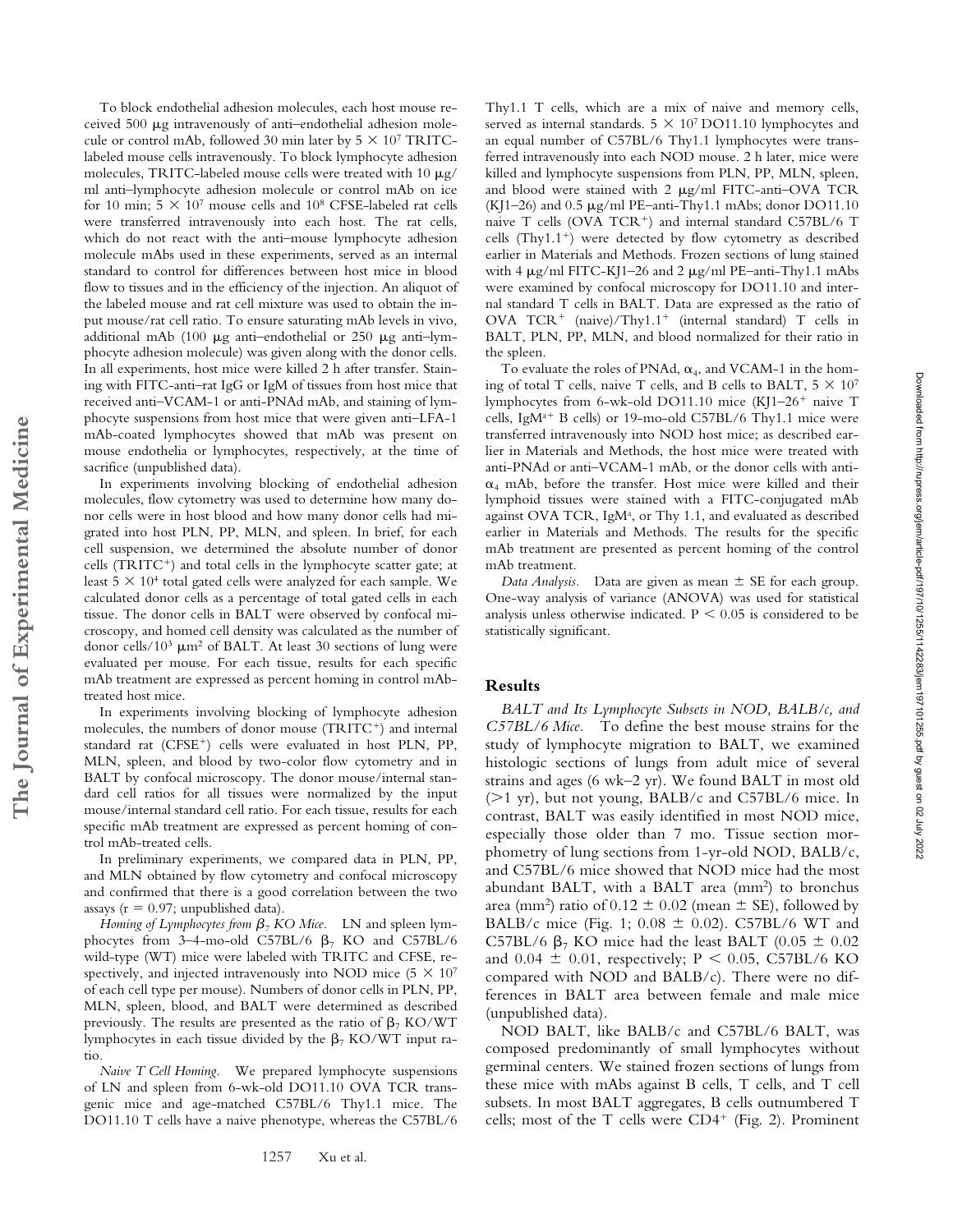

**Figure 1.** Prominence of BALT in various mouse strains. BALT and bronchial areas (mm2) were determined by morphometric analysis of lung sections from 1-yrold NOD  $(n = 6)$ , BALB/c  $(n = 6)$ 5), C57BL/6 WT  $(n = 4)$ , and C57BL/6  $\beta$ 7 integrin KO ( $n = 4$ ) mice. BALT was significantly more abundant in NOD and BALB/c mice than in C57BL/6 KO mice  $(*, P < 0.05$  compared with NOD and BALB/c, Mann-Whitney test). Data for each group are given as mean  $\pm$  SE.

HEVs were seen in BALT from all strains. Because NOD BALT is easily found, but shows similar histology and cellular composition to BALT from other strains, we used NOD mice as our main model to study the adhesion cascades that control lymphocyte migration to BALT.

*T and B Cells Migrate from Blood into BALT.* We initially compared the efficiency of homing of T versus B cells

Br D É G Ή ı



Figure 3. T and B cell migration to BALT. Lymphocytes from C57BL/6 Thy $1.1^+$  IgM<sup>a+</sup> mice were transferred intrave-<br>nously into NOD mice nously into NOD mice  $(Thy1.2<sup>+</sup> IgM<sup>b+</sup>)$ . Host lymphoid tissues and blood were stained with PE–anti-Thy1.1 (donor T cells) and FITC–anti-IgMa (donor B cells) mAbs, followed by flow cytometry or confocal microscopy. Results are presented as the ratio of T to B

cells migrating into each organ, normalized by dividing by the T / B cell input ratio (mean  $\pm$  SE). Data from three hosts indicate that T cells migrate to BALT more efficiently than do B cells. (\*\*,  $P < 0.01$ , BALT [gray bar] compared with PLN, PP, MLN, or spleen [white bars]).

from the bloodstream into BALT. For this purpose, lymphocytes from C57BL/6 Thy1.1 IgM<sup>a</sup> mice were transferred intravenously into NOD (Thy1.2, IgM<sup>b</sup>) mice. Donor T and B cells in host lymphoid tissues and blood were detected by staining with PE–anti-Thy1.1 and FITC–anti-IgM<sup>a</sup> mAbs, followed by flow cytometry or confocal microscopy. The relative abilities of T and B cells to migrate into each lymphoid tissue were determined by normalizing the T/B cell ratio in the tissue by the input T/B cell ratio. We found that T cells homed much more efficiently than B cells to BALT and PLN, with normalized T/B cell homing ratios of 3.3 for BALT and 6.6 for PLN (Fig. 3). T cells migrated slightly better than B cells to PP and MLN with normalized T/B cell ratios of 1.3 and 1.4, respectively. However, B cells migrated more efficiently than T cells to spleen with the ratio of 0.5. Thus, the pattern of T versus B cell recruitment by BALT seems intermediate between that of PLN and PP.

*Expression of Lymphocyte and Endothelial Adhesion Molecules in BALT.* The functional and histologic similarities between BALT and PP, including the presence of HEVs, led us to hypothesize that lymphocytes home to BALT using lymphocyte–endothelial adhesion pathways similar to those used in PP and other secondary lymphoid tissues. To address this hypothesis, we stained frozen sections of BALT, PLN, and PP with mAbs against several lymphocyte and endothelial adhesion molecules that are involved in lymphocyte migration into secondary lymphoid tissues (1). These include the following: lymphocyte L-selectin and endothelial PNAd, which play a major role in migration of naive lymphocytes into PLN and a minor role in such migration into PP (3, 5, 21, 22); lymphocyte  $\alpha_4\beta_7$  and endothelial MAdCAM-1, which mediate lymphocyte mi-

Figure 2. Lymphocyte subsets in BALT. Frozen sections of lung from NOD (A, C, E, G, and I), BALB/c (B, D, F, H, and J), and C57BL/6 (not depicted) mice were stained with hematoxylin and eosin (A and B), or anti-B220 (C and D), anti-CD3 (E and F), anti-CD4 (G and H), and anti-CD8 (I and J) mAbs. There was no staining using isotype control mAbs (not depicted). (Arrows indicate BALT; Br is in bronchial lumen; C–J, immunoperoxidase stains; original magnification 20.)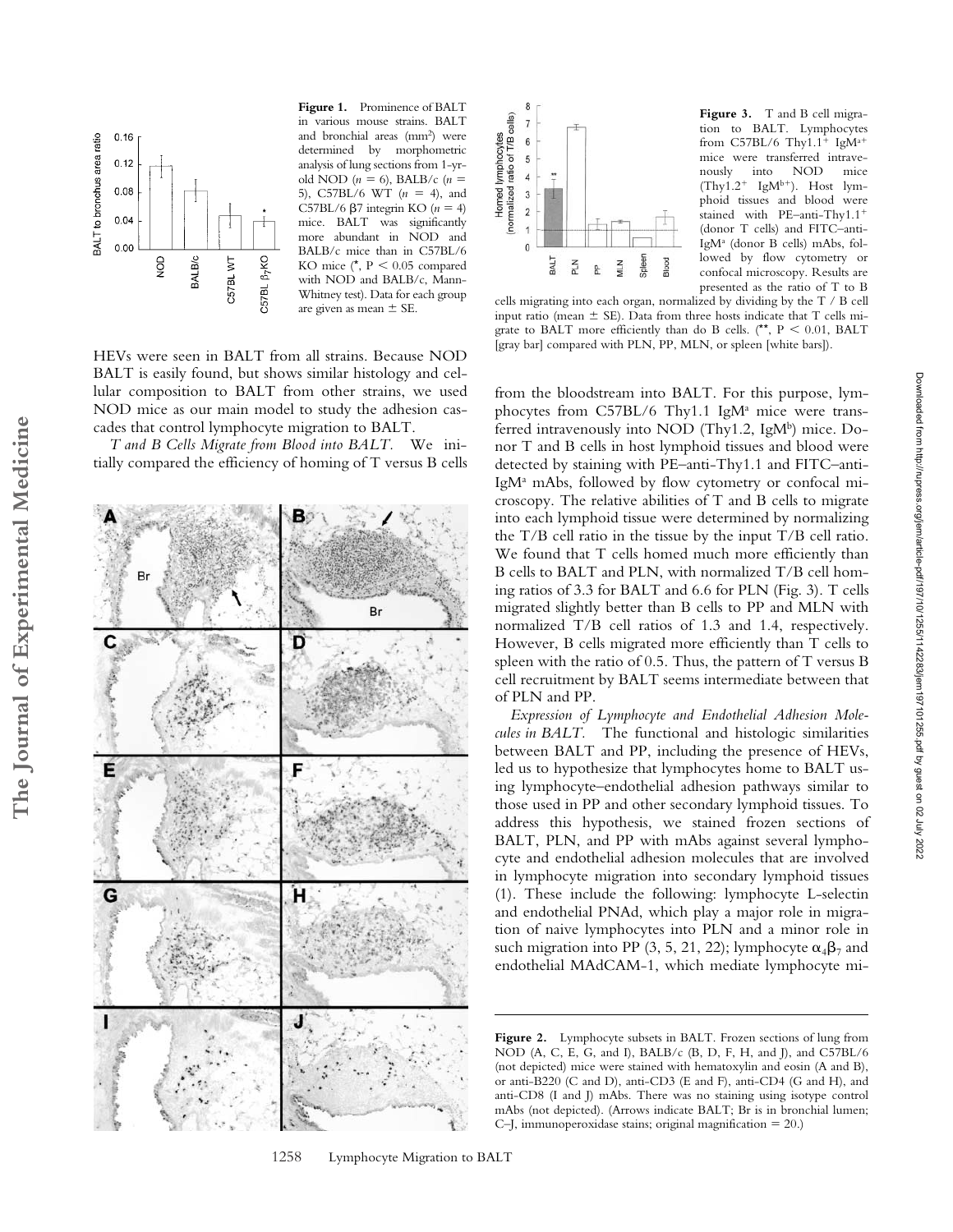

**Figure 4.** PNAd and VCAM-1, but not MAdCAM-1, are expressed by BALT HEVs. Serial frozen sections of lung from a 1-yr-old NOD mouse were stained with hematoxylin and eosin (A), or anti-PNAd (B), anti–MAdCAM-1 (C), and anti–VCAM-1 (D) mAbs. There was no staining using isotype control mAbs (not depicted). (Arrows indicate HEV; B–D, immunoperoxidase stains; original magnification 20.)

**The Journal of Experimental Medicine**

The Journal of Experimental Medicine

gration into intestinal lymphoid tissues such as PP and lamina propria (3, 22, 23); and lymphocyte LFA-1 and endothelial ICAM-1, which are involved in lymphocyte migration into most secondary lymphoid tissues and sites of chronic inflammation (24–26). We also examined BALT for expression of adhesion molecules that mediate lymphocyte homing mainly to sites of chronic inflammation; these molecules include VCAM-1, which is expressed by endothelia in a wide variety of chronically-inflamed tissues, and its lymphocyte ligands  $\alpha_4\beta_1$  and  $\alpha_4\beta_7$  (11–15, 27–30).

Immunohistochemical stains showed that the patterns of endothelial adhesion molecule expression in NOD mice (Fig. 4) were identical to those in BALB/c and C57BL/6 mice (not depicted). Specifically, anti-PNAd mAb gave strong staining of HEVs in BALT (Fig. 4 B) and PLN, whereas weak staining was observed on HEVs in PP. Anti–MAdCAM-1 mAb gave no staining of HEVs in BALT (Fig. 4 C) and PLN, and strong staining of HEVs in PP. BALT HEVs stained strongly for ICAM-1 and ICAM-2 (not depicted). There was no staining of HEVs in BALT for E- or P-selectin, although there was strong staining of vessels in the positive control slide of inflamed tongue. There was no staining of BALT HEVs by isotype control mAbs.

Immunohistochemistry showed staining for VCAM-1 on BALT HEVs (Fig. 4 D), but no staining above background on PLN and PP HEVs (not depicted). However, previous papers indicate that VCAM-1 expression is not restricted to endothelia; it is expressed by a variety of cells and extracellular structures, including pericytes and connective tissues that form the perivascular sheaths surrounding some HEVs (31). Thus, to determine whether BALT HEVs display VCAM-1 on the endothelial luminal surface, where the VCAM-1 would be available to bind its lymphocyte ligands, we injected anti–VCAM-1 or negative control mAb intravenously into NOD and BALB/c mice  $(n = 5$  mice of each strain). Mice were killed 3 min after injection, and sections were prepared from lung, PLN, MLN, and PP. These sections were stained with PE-anti– rat IgG (to detect injected mAb) and an Alexa 488–conjugated mAb against a vascular addressin (PNAd in BALT, PLN, and MLN; MAdCAM-1 in PP). Sections were ex-

**Table I.** *VCAM-1 Is Expressed on the Endothelial Luminal Surface of Almost all HEVs in BALT and on Rare HEVs in Other Secondary Lymphoid Tissues*

|             | NOD                         |               |                        | BALB/c                      |               |                        |
|-------------|-----------------------------|---------------|------------------------|-----------------------------|---------------|------------------------|
| Tissue      | Addressin only <sup>a</sup> | VCAM-1 only   | Dual expression        | Addressin only <sup>a</sup> | VCAM-1 only   | Dual expression        |
|             | $\frac{0}{0}$               | $\frac{0}{0}$ | $\frac{0}{0}$          | $\frac{0}{0}$               | $\frac{0}{0}$ | $\frac{0}{0}$          |
| <b>BALT</b> | $6.2 \pm 1.1$               | $2.6 \pm 1.2$ | $91.2 \pm 1.9^{\circ}$ | $6.4 \pm 1.2$               | $3.0 \pm 1.7$ | $90.6 \pm 2.0^{\rm b}$ |
| <b>PLN</b>  | $94.6 \pm 1.8$              | $0.4 \pm 0.2$ | $5.0 \pm 1.8$          | $95.4 \pm 2.3$              | $0.6 \pm 0.4$ | $4.0 \pm 2.1$          |
| <b>MLN</b>  | $94.8 \pm 2.9$              | $1.0 \pm 0.6$ | $4.3 \pm 2.7$          | $96.2 \pm 3.3$              | $0.2 \pm 0.2$ | $3.6 \pm 3.1$          |
| PP          | $98.3 \pm 0.6$              | $0.0 \pm 0.0$ | $1.8 \pm 0.6$          | $74.2 \pm 17.6$             | $0.8 \pm 0.8$ | $9.0 \pm 3.0$          |

Five NOD and five BALB/c mice were injected intravenously with anti–VCAM-1 mAb. The numbers of HEV that expressed addressin only, luminal VCAM-1 only, or both were determined by tissue section IF staining and confocal or IF microscopy. Results are expressed as mean  $\pm$  SE. Mean number of HEV examined in each tissue in each mouse:  $BALT = 29$ ,  $PLN = 182$ ,  $MLN = 72$ , and  $PP = 41$ .<br><sup>a</sup>Addressin = PNAd for BALT, PLN and MLN: MAdCAM-1 for PP

<sup>a</sup>Addressin = PNAd for BALT, PLN and MLN; MAdCAM-1 for PP.

<sup>b</sup>In each strain, the percentage of BALT HEVs with dual expression was significantly greater than the percent of PLN, MLN, and PP HEVs with dual expression (P < 0.001, unpaired *t* test). There were no differences between the two strains in the patterns of adhesion molecule expression by BALT HEVs.

1259 Xu et al.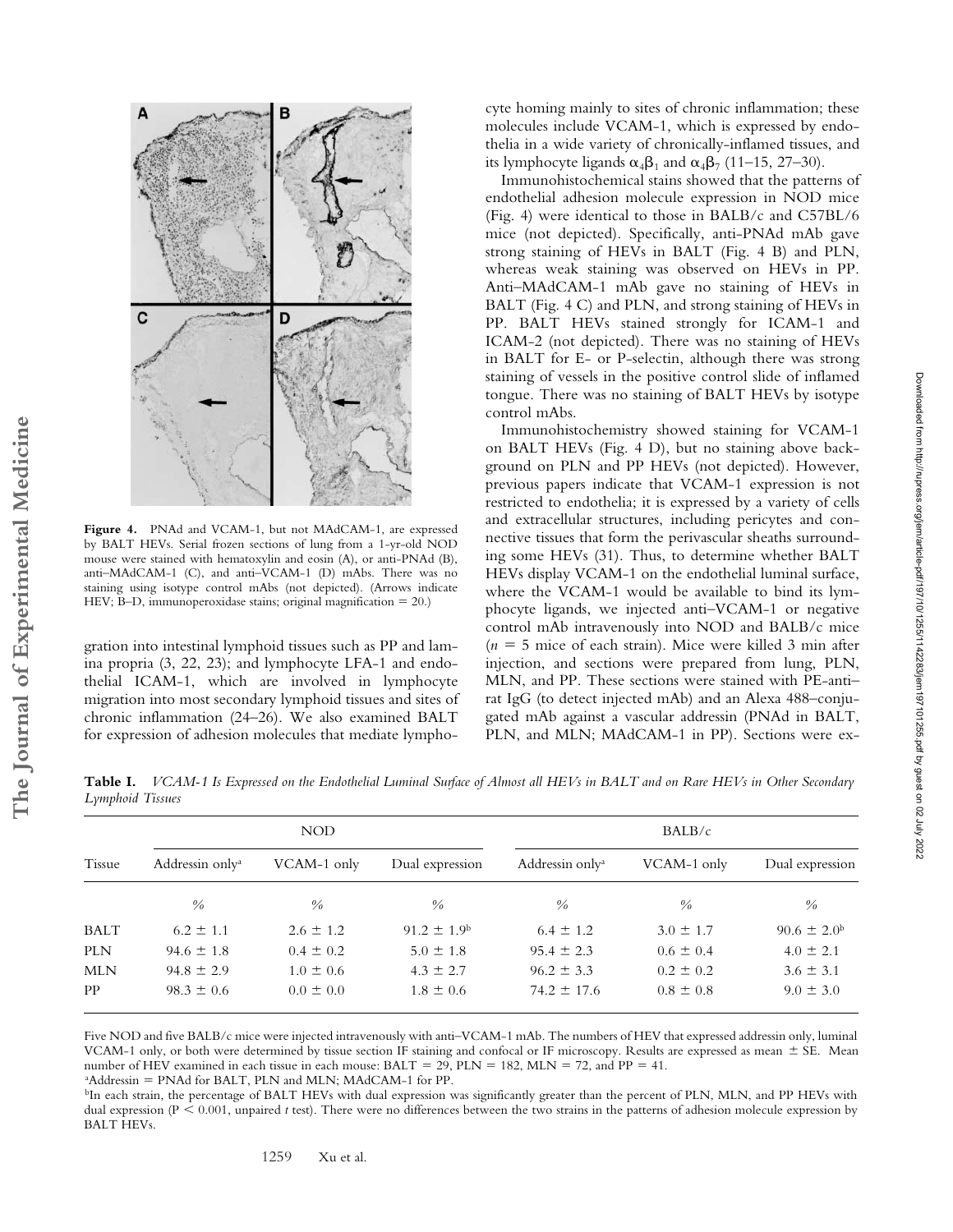amined by confocal or IF microscopy for luminal expression of VCAM-1 by HEVs.

In BALT,  $>90\%$  of HEVs showed dual expression of PNAd and luminal VCAM-1 (Table I and Fig. 5, A and C); in contrast, 5% or fewer of HEVs in PLN and MLN coexpressed these molecules (Table I and Fig. 5, B and D). PE-anti–rat IgG did not stain HEVs of mice that received the negative control mAb (Fig. 5, E and F). Thus, the degree of endothelial expression of VCAM-1 clearly distinguishes HEVs in BALT from those in other secondary lymphoid tissues.

We also used immunohistochemistry to examine the expression of lymphocyte adhesion molecules in BALT, PLN, and PP of NOD, BALB/c, and C57BL/6 mice. Most lymphocytes in these tissues stained with antibodies against L-selectin,  $\alpha_4$ , and  $\beta_7$  (unpublished data). We did not note any qualitative differences in the expression of these lymphocyte adhesion molecules between strains or tissues. Our findings that BALT lymphocytes express adhesion molecules similar to those expressed by naive lymphocytes in PLN and PP suggest that many BALT lymphocytes are of naive phenotype.



**Figure 5.** VCAM-1 and PNAd are coexpressed on BALT HEVs. NOD and BALB/c mice were injected intravenously with anti– VCAM-1 (A–D) or negative control (9B5) mAb (E and F). Sections of BALT (A, C, and E) and PLN (B, D, and F) were stained with PE-anti–rat IgG Ab (red) to detect injected mAb and Alexa 488–anti-PNAd mAb (green) to detect HEVs. Sections (A–D) were evaluated by confocal or IF microscopy for HEV expression of VCAM-1 and PNAd. All BALT HEVs (arrows) in NOD (A) and BALB/c (C) mice coexpress VCAM-1 and PNAd, whereas rare PLN HEVs (arrow) in NOD (B) and BALB/c (D) mice show coexpression. There is no red fluorescence on HEVs in BALT and PLN of NOD mice that were given the negative control mAb (9B5; E and F). (White line outlines BALT; arrows point to some of the HEVs that are dual positive for VCAM-1 and PNAd; arrowheads indicate VCAM-1–expressing vessels outside the lymphoid tissue; BALT original magnification 20 [A, C, and E]; PLN original magnifi- $\text{cation} = 10$  [B, D, and F].)

Downloaded from http://rupress.org/jem/article-pdf/197/10/1255/1142283/jem197101255.pdf by guest on 02 July 2022

Downloaded from http://rupress.org/jenr/article-pdf/197/10/1255/1142283/jem197101255.pdf by guest on 02 July 2022

1260 Lymphocyte Migration to BALT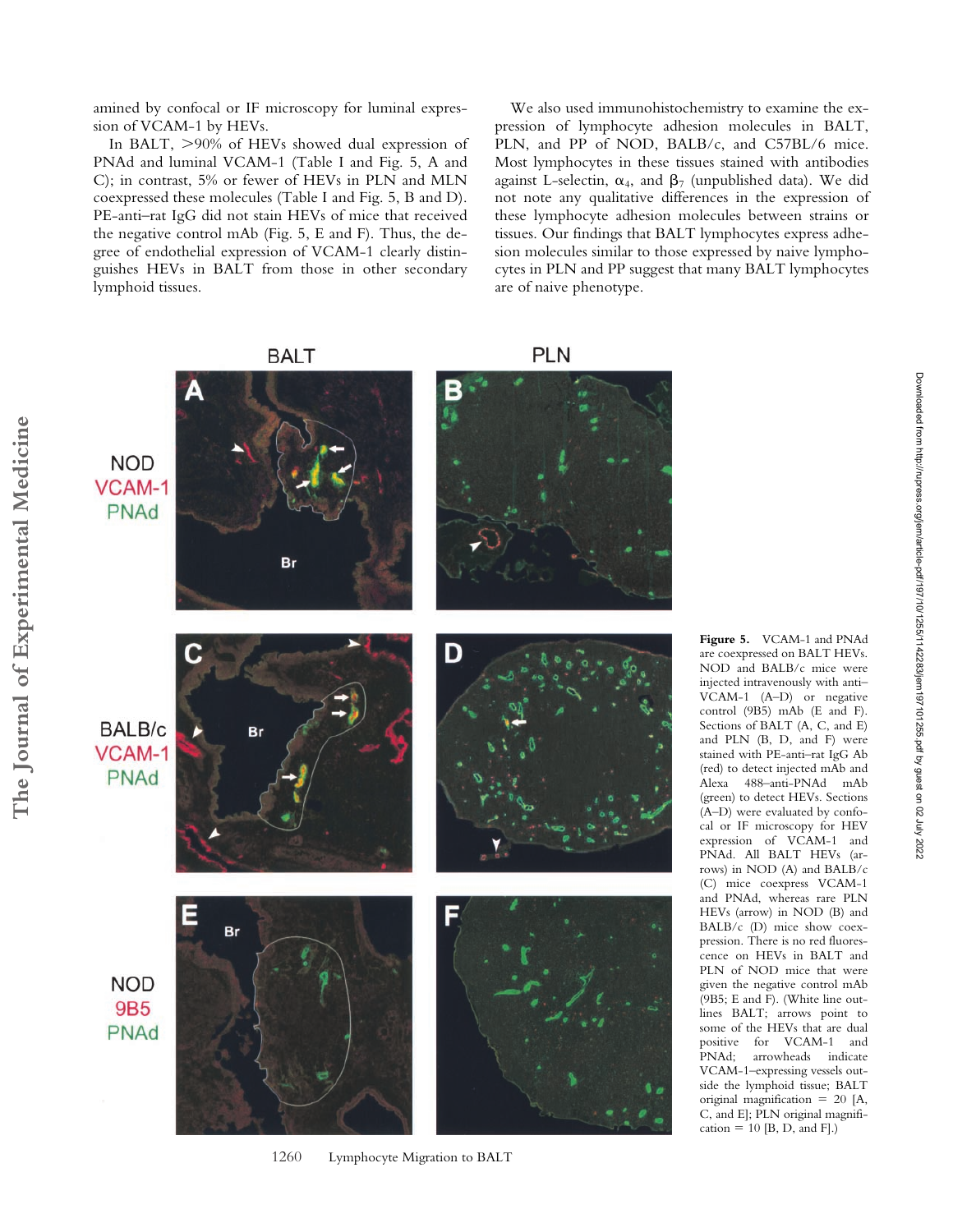Downloaded from http://rupress.org/jem/article-pdf/197/10/1255/1142283/jem197101255.pdf by guest on 02 July 2022 Downloaded from http://rupress.org/jem/article-pdf/197/10/1255/1142283/jem197101255.pdf by guest on 02 July 2022

*Critical Role of the L-selectin/PNAd Pathway in Lymphocyte Homing to BALT.* The strong expression of PNAd by BALT HEVs led us to hypothesize that PNAd is important in lymphocyte homing to BALT. To test this hypothesis, we used short-term in vivo lymphocyte homing assays to investigate the effects of adhesion blocking mAbs against PNAd (MECA79) and its lymphocyte ligand L-selectin (MEL-14) on homing of donor LN and spleen lymphocytes from blood into host BALT. The homing of the donor lymphocytes into BALT was strikingly reduced by MECA79 treatment compared with control mAb treatment of host mice (Fig. 6 A and Fig. 7, A and B;  $P \le$ 

250

200

150

100

50

 $\Omega$ 

250

200

150

100

50

 $\Omega$ 

250

200 150

Homed lymphocytes (% of control)

The Journal of Experimental Medicine

(A) anti-PNAd mAb

(C) anti-VCAM-1 mAb

(E) anti-LFA-1 mAb

150

125

100

75

50

25

0

350

300

250

200 150

100

50  $\theta$ 

> **BALT** 즐  $\frac{\rho}{\rho}$

(B) anti-L-selectin mAb

(D) anti-co integrin mAb

MLN Spleer Blood

ı



 $0.05$  and \*\*,  $\mathrm{P} \leq 0.01$  compared with control mAb group.

1261 Xu et al.

0.01), and by MEL-14 treatment compared with control mAb treatment of donor lymphocytes (Fig. 6 B and Fig. 7, C and D;  $P \le 0.01$ ). As expected, both specific mAbs almost completely inhibited migration of lymphocytes into PLN, and partially inhibited migration into MLN and PP (Fig. 6, A and B). These results demonstrate that the L-selectin–PNAd pathway is critical for lymphocyte homing to BALT.

 $\alpha_4$  and VCAM-1 Contribute to Lymphocyte Migration to *BALT.* The expression of VCAM-1 by BALT HEVs suggests that lymphocytes may migrate to BALT using  $\alpha_4\beta_1$ /VCAM-1 and/or  $\alpha_4\beta_7$ /VCAM-1 adhesion pathways. Short-term in vivo homing assays showed that anti– VCAM-1 mAb (4B12) blocked lymphocyte homing to NOD BALT by 39% (Fig.  $6 \text{ C}$ ;  $P < 0.05$  as compared with control mAb) and to BALB/c BALT by 44% ( $P < 0.05$ ; not depicted), but did not significantly block homing to MLN, PLN, and PP. Similar to the anti–VCAM-1 blocking effect, anti- $\alpha_4$  mAb (PS/2) blocked lymphocyte homing into NOD BALT by  $\sim$ 40% (Fig. 6 D; P < 0.05). As expected, anti- $\alpha_4$  mAb blocked lymphocyte homing to PP and MLN by 80% and 40%, respectively ( $P \le 0.01$ ).

*LFA-1 Is Involved in Lymphocyte Homing to BALT.* Our in vivo homing assays showed that blockade of LFA-1– inhibited lymphocyte homing to BALT by 97% (Fig. 6 E,  $P < 0.01$ ; Fig. 7, E and F). As expected, anti-LFA-1 mAb also blocked most of the lymphocyte homing to PLN, PP, and MLN (Fig. 6 E;  $P < 0.01$  for PLN and MLN,  $P <$ 0.05 for PP). Associated with decreased migration into secondary lymphoid tissues, donor mouse lymphocyte levels were elevated in blood. These results indicate that LFA-1 is essential for lymphocyte homing to BALT.

-*<sup>4</sup>7 Does Not Contribute to Lymphocyte Homing to BALT.* The absence of staining for MAdCAM-1 on BALT HEVs suggests that lymphocyte homing to BALT does not use the  $\alpha_4\beta_7/M$ AdCAM-1 adhesion pathway. In in vitro experimental systems, however,  $\alpha_4\beta_7$  can bind to VCAM-1 and MAdCAM-1 (6). We performed several experiments to address the potential role of  $\alpha_4\beta_7$  in lymphocyte homing to BALT. First, our in vivo migration studies showed that anti- $\alpha_4\beta_7$  mAb (DATK32) had no effect on lymphocyte homing to BALT, although it significantly blocked lymphocyte homing to MLN and PP (Fig. 8 A;  $P < 0.01$ ). Second, we found that lymphocytes from  $\beta_7$ KO and WT mice migrated equally well into BALT. As expected, the  $\beta_7$  integrin–deficient lymphocytes migrated poorly to PP and MLN (Fig. 8 B;  $P \le 0.01$ ). Third, to see if BALT develops normally in  $\beta$ <sup>7</sup> KO mice, we examined histologic sections of lungs from these mice. There were no significant differences in BALT area (Fig. 1) or morphology between  $\beta$ 7 KO and WT mice (not depicted). Together, these data demonstrate that neither  $\alpha_4 \beta_7/\text{MAd}$ -CAM-1 nor  $\alpha_4\beta_7/VCAM-1$  contributes to lymphocyte homing to BALT.

-*4 Integrin and VCAM-1 Recruit Memory T Cells to BALT.* We wished to determine if naive T cells migrate to BALT and, if so, which adhesion pathways are involved. To do this, we used DO11.10 OVA TCR transgenic mice.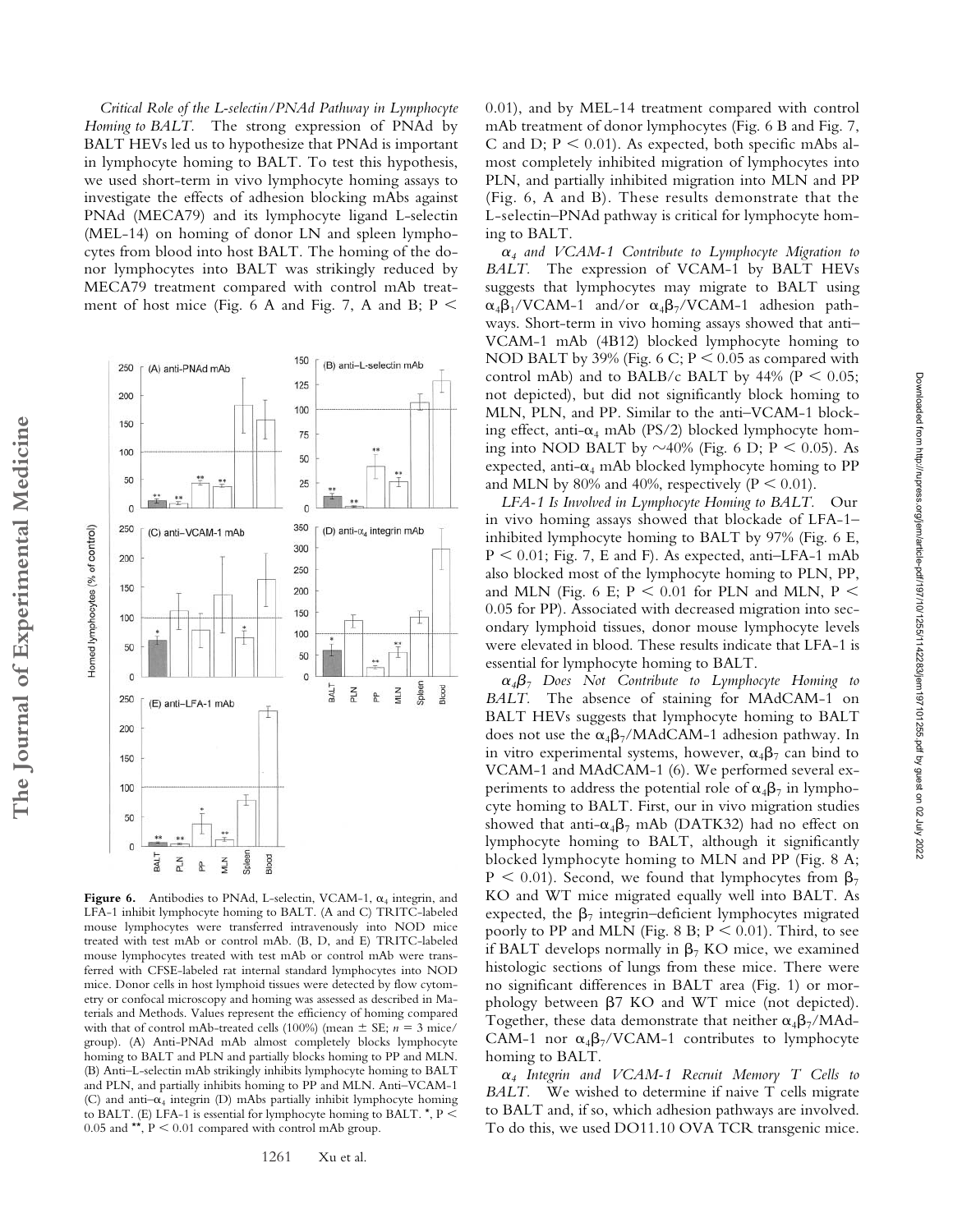

**Figure 7.** Anti-PNAd, L-selectin, and LFA-1 blockade of lymphocyte homing to BALT revealed by IF histology. TRITC-labeled mouse lymphocytes were transferred intravenously with or without CFSElabeled internal standard rat lymphocytes into NOD mice. Lymphocytes that homed to BALT were observed and photographed at 40 magnification by confocal microscopy. All micrographs are two color; red and green cells are homed donor mouse and rat lymphocytes, respectively. Anti-PNAd mAb (A) inhibits donor mouse lymphocyte homing to BALT, as compared with a negative control mAb (B). Anti–L-selectin mAb (C) inhibits donor mouse lymphocyte homing to BALT, as compared with a negative control mAb (D). Anti–LFA-1 mAb (E) blocks donor mouse lymphocyte homing to BALT, as compared with a negative control mAb (F).

Downloaded from http:///rupress.org/jem/article-pdf/197/10/1255/1142283/jem197101255.pdf by guest on 02 July 2022 Downloaded from http://rupress.org/jem/article-pdf/197/10/1255/1142283/jem197101255.pdf by guest on 02 July 2022

In young unimmunized DO11.10 mice, the T cells have a naive phenotype. Thus, when these lymphocytes are transferred into a host mouse, anti–OVA TCR mAb (KJ1–26) can be used to identify naive T cells in tissues (32). We transferred lymphocytes from 6-wk-old DO11.10 mice along with an equal number of internal standard lymphocytes (including mixed memory and naive T cells) from 6-wk-old C57BL/6 Thy1.1 mice into NOD mice. To assess homing of naive T cells to different lymphoid tissues, we compared the OVA TCR/Thy1.1 T cell ratios in each tissue with the OVA TCR/Thy1.1 T cell ratio in spleen. The ratios in BALT, LN, and PP did not differ significantly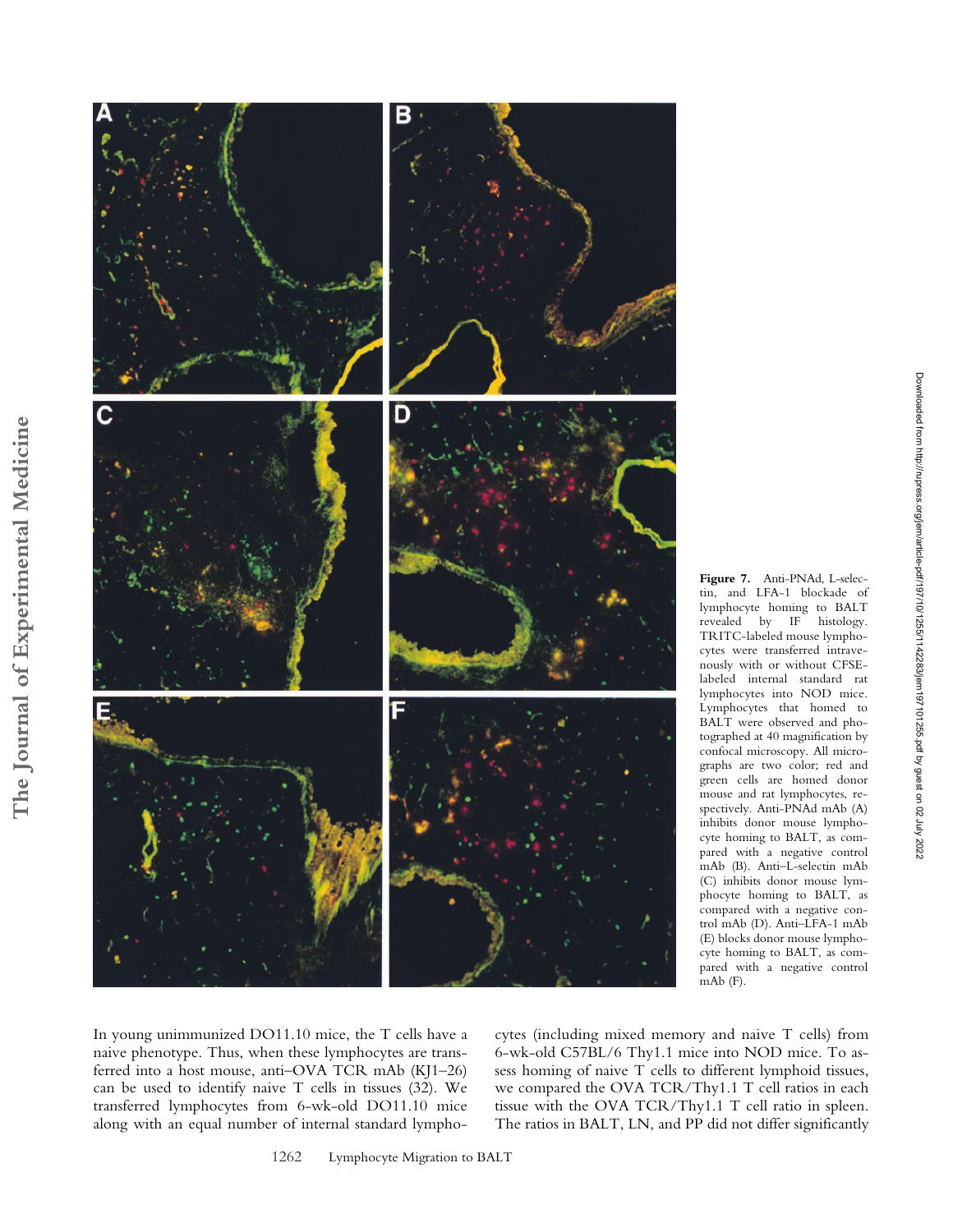

Figure 8.  $\alpha_4\beta_7$  is not involved in lymphocyte homing to BALT. (A) Anti- $\alpha_4\beta_7$  mAb does not block lymphocyte homing to BALT. (B) Lymphocytes from  $\beta_7$  integrin KO mice home normally to BALT. There were  $3-4$  mice in each group. \*\*,  $P < 0.01$  compared with control group where the value was set to 100%.

from that in spleen, indicating that BALT, like the other secondary lymphoid tissues, can efficiently recruit naive T cells from the blood (Fig. 9 A). A small but significant difference ( $P < 0.05$ ) was observed between BALT and PP, suggesting that, relative to the OVA TCR<sup>+</sup> naive T cells, cells in the Thy  $1.1^+$  population (presumably memory T cells) migrate somewhat better to BALT than to PP.

PNAd is known to be important in the homing of naive T cells to PLN and PP, whereas the  $\alpha_4$ -VCAM-1 pathway is thought mainly to recruit memory T cells to inflammatory sites (6). The ability of anti- $\alpha_4$  and anti-VCAM-1 mAbs to partially inhibit homing of bulk populations of LN and spleen lymphocytes to BALT (Fig. 6) may result from effects on naive T cells, memory T cells, and/or B cells. Thus, we investigated the ability of anti- $\alpha_4$  and anti-VCAM-1 mAbs to block the migration of B cells, naive T cells (from young DO11.10 mice), and total T cells (from old C57BL/6 mice; 80% of CD4 and CD8 cells had a CD44high memory phenotype) into BALT. B cells, naive T cells, and total T cells were detected in host tissues by staining with anti-IgM<sup>a</sup>, anti-OVA TCR, and anti-Thy 1.1 mAbs, respectively. Anti–VCAM-1 and anti- $\alpha_4$  mAbs did not significantly inhibit B and naive T cell recruitment to BALT (Fig. 9 B); in contrast, anti-PNAd mAb blocked 92% of naive T cell migration to BALT (not depicted). Anti- $\alpha_4$  and anti–VCAM-1 mAbs each blocked  $\sim$ 70% of memory T cell–rich total T cell migration to BALT (Fig. 9  $B$ ;  $P \le 0.01$ ). Anti-VCAM-1 mAb did not significantly inhibit the migration of B cells and total T cells to MLN, PLN, and PP (not depicted). Thus,  $\alpha_4$  and VCAM-1 are likely to recruit  $\alpha_4\beta_1{}^+$  memory T cells to BALT, but not to LN or PP.

# **Discussion**

*Mice as a Model for Investigation of Lymphocyte Migration to BALT.* To study lymphocyte migration to BALT, it is important to use animal models with readily detectable BALT. The prominence of BALT depends on species, age, antigen stimulation, and the presence or absence of bronchopulmonary disease or systemic autoimmune disorder (8,



**Figure 9.** VCAM-1 and  $\alpha_4$ integrin are likely involved in memory T cell migration to BALT. (A) Naive T cells from 6-wk-old OVA TCR transgenic DO11.10 mice were transferred with equal numbers of age-matched internal standard  $C57BL/6$  Thy $1.1$ <sup>+</sup> lymphocytes into NOD Thy1.2<sup>+</sup> mice. Donor T cells were detected in host tissues by staining with FITCanti–OVA TCR (clone KJ1–26) and PE–anti-Thy1.1 mAbs, followed by flow cytometry or confocal microscopy. Results are presented as the ratio of naive KJ1–26<sup>+</sup> to internal standard Thy $1.1$ <sup>+</sup> T cells in each tissue, normalized by the ratio homed to spleen (mean  $\pm$  SE). Data from three hosts show that naive T cells (OVA TCR<sup>+</sup>) migrate as well as C57BL/6 T cells (a mixture of naive and memory cells) to different organs (no significant differences between spleen and BALT, PLN, PP, and MLN; \*,

Downloaded from http://rupress.org/jem/article-pdf/197/10/1255/1142283/jem197101255.pdf by guest on 02 July 2022

Downloaded from http://rupress.org/jem/article-pdf/197/10/1255/1142283/jem197101255.pdf by guest on 02 July 2022

 $\rm P < 0.05, \rm BALT$  compared with PP). (B) B and naive T cells from 6-wkold DO11.10 mice and total T cells (80% memory phenotype) from 19 mo-old C57BL/6 Thy 1.1 mice were transferred intravenously into NOD mice. Anti- $\alpha_4$  and anti-VCAM-1 mAbs inhibited the migration of memory-enriched total T cells, but not naive T cells or B cells, to BALT  $(*<sup>*</sup>, P < 0.01,$  compared with control mAb).

9, 33–36). Although guinea pigs, rabbits, and rats have well-developed BALT, the lack of immunological reagents that react with lymphocyte and endothelial adhesion molecules in these animals limits their usefulness for lymphocyte migration experiments (7, 8). In this work, we found that the presence of BALT also depends on the strain: BALT develops earlier and is more extensive in NOD than in BALB/c and C57BL/6 mice (Fig. 1). NOD mice are a model for autoimmune-mediated (type 1) diabetes and Sjogren's syndrome; these mice develop lymphoid infiltrates in pancreatic islets and several other tissues including salivary and lacrimal glands (27, 30, 37). Thus, it is possible that NOD BALT is stimulated or different from BALT in nonautoimmune-prone mice. However, we found no differences in BALT histology (except for size; Fig. 1), lymphocyte subset composition, and lymphocyte and endothelial adhesion molecule expression between NOD, BALB/c, and C57BL/6 mice.

*PNAd and VCAM-1, but Not MAdCAM-1, Are Expressed by BALT HEVs.* We demonstrate that BALT HEVs have a distinctive pattern of endothelial adhesion molecule expression: they are PNAd<sup>+</sup>, MAdCAM-1<sup>-</sup>, and VCAM-1<sup>+</sup>. Moreover, we show that VCAM-1 is expressed on the endothelial luminal surface of >90% of BALT HEVs. The strong luminal expression of VCAM-1 in BALT HEVs is unique among secondary lymphoid tissues. Although VCAM-1 has been detected in association with HEVs in mouse and rat LN and PP and human tonsils, the luminal endothelial staining in these HEVs is mini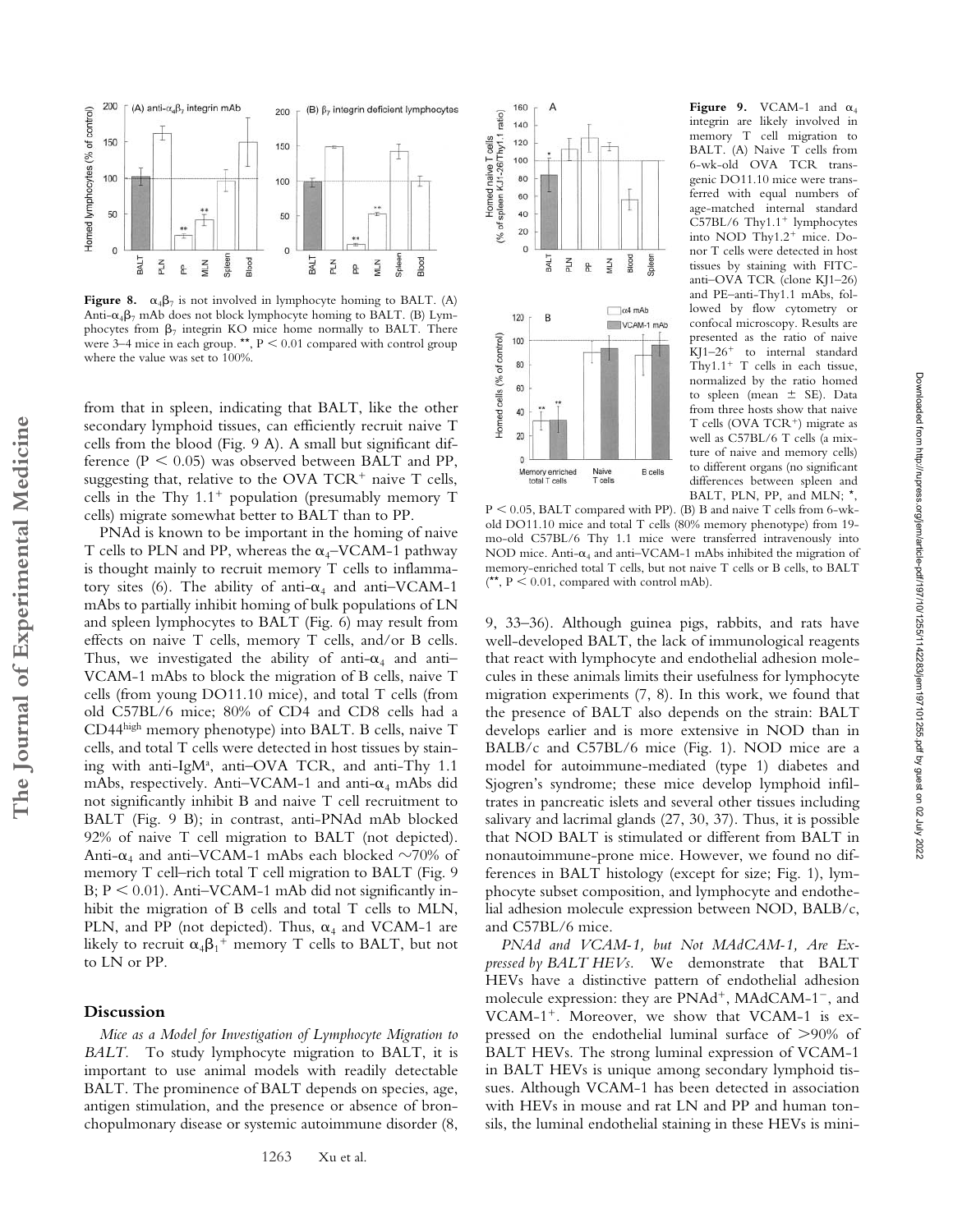mal compared with that of BALT HEVs (our results; 26, 31, 38).

The findings in BALT are interesting in relationship to recent papers on the expression of adhesion molecules by HEVs in other mucosal lymphoid tissues. For example, HEVs in mouse PP express MAdCAM-1, low levels of PNAd, and very little luminal VCAM-1 (our results; 22, 23, 39); HEVs in mouse nasal-associated lymphoid tissue express PNAd alone or with MAdCAM-1, but not VCAM-1 (40); HEVs in human tonsil express PNAd, but neither MAdCAM-1 nor luminal VCAM-1 (31, 41, 42); and MAdCAM-1 is not expressed on HEVs in human conjunctiva-associated lymphoid tissue (43). Thus, HEVs in mucosal lymphoid tissues at specific anatomic sites show unique patterns of adhesion molecule expression: in combination with specialized expression of chemokines and other activating factors, this may allow the selective targeting of lymphocytes to specific mucosal sites, thus enhancing the efficiency of local immune surveillance and responses.

*L-selectin and PNAd Recruit Lymphocytes to BALT.* In this paper, we demonstrate that anti–L-selectin and anti-PNAd mAbs almost completely inhibit homing of LN and spleen lymphocytes from blood into BALT. We also show that naive T cells migrate to BALT and that most of this migration is blocked by anti-PNAd mAb. We conclude that the specific recognition of PNAd on BALT HEVs by lymphocyte L-selectin plays a vital role in targeting lymphocytes, including naive T cells, to BALT.

**The Journal of Experimental Medicine**

The Journal of Experimental Medicine

 $\alpha_4\beta_1$  and VCAM-1 Mediate Lymphocyte Migration to *BALT.* We demonstrate that VCAM-1 is expressed on the luminal surface of HEVs in BALT, at a level much higher than on HEVs in other secondary lymphoid tissues. Our in vivo migration assays show that anti- $\alpha_4$  and anti-VCAM-1 mAbs inhibit  $\sim$ 40% of bulk lymphocyte homing to BALT, whereas anti–VCAM-1 has no significant effect on homing to PLN, PP, and MLN. We also show that neither mAb inhibits the homing of B or naive T cells to BALT. In contrast, we found that inhibition of  $\alpha_4$  or VCAM-1 blocks the homing of total T cells (80% memory phenotype) from old mice into BALT, suggesting that these adhesion molecules are mainly involved in the recruitment of  $\alpha_4\beta_1^+$  memory T cells to BALT. Published studies indicate that  $\alpha_4\beta_1$  and VCAM-1 mediate the migration of memory/effector cells to inflamed lung (11–15, 46). Thus,  $\alpha_4\beta_1/VCAM-1$  may also support recruitment of bronchopulmonary memory T cells from blood into BALT, where these memory cells can meet airway antigens taken up by BALT.

Berlin-Rufenach et al. reported that VCAM-1 contributes to lymphocyte homing to LN (26). Consistent with our work, however, their published histology shows predominantly abluminal staining for VCAM-1 on LN HEVs. Moreover, they and others found that anti–VCAM-1 mAbs did not inhibit homing of lymphocytes to LN and PP (our results; 22, 44, 45) unless LFA-1 was absent or blocked (26). Thus, a functional role for VCAM-1 in lymphocyte migration to LN and PP could only be revealed when the dominant LFA-1 pathway was inhibited or missing. In contrast to LN and PP, we find that lymphocyte homing to BALT involves  $\alpha_4$  and VCAM-1, but not  $\alpha_4\beta_7$ , and is easily detectable in standard in vivo homing assays. These findings indicate that  $\alpha_4\beta_1$  and VCAM-1 contribute much more prominently in lymphocyte homing to BALT than to other secondary lymphoid tissues.

-*<sup>4</sup>7 and MAdCAM-1 Are Not Required for Lymphocyte Homing to BALT.* In this work, we found that: a) MAd-CAM-1 is not expressed by BALT HEVs; b)  $\alpha_4\beta_7$  is not required for migration of lymphocytes into BALT; and c) BALT in WT mice is histologically indistinguishable from BALT in  $\beta_7$  KO mice. These results indicate that the  $\alpha_4\beta_7/$ MAdCAM-1 adhesion system is not involved in lymphocyte migration into BALT. Thus, the  $\alpha_4\beta_7/M$ AdCAM-1 pathway is not required for lymphocyte homing to all mucosal secondary lymphoid tissues; instead, its involvement and that of  $\alpha_4\beta_1/VCAM-1$  help distinguish the mechanisms of lymphocyte migration to specific mucosal sites.

*LFA-1 Is Essential for Lymphocyte Homing to BALT.* We found that anti–LFA-1 mAb almost completely blocks lymphocyte homing to BALT and LN, and partially blocks homing to PP. This is in agreement with previous studies showing that LFA-1 is essential for activation-dependent adhesion of lymphocytes to PLN and PP HEVs (3, 5, 24– 26). It is likely that LFA-1 mediates lymphocyte homing to BALT through similar mechanisms.

*Multistep Cascades for Lymphocyte Homing to PP and BALT.* Lymphocyte migration from blood into secondary lymphoid tissues is not a random process; it is controlled by highly specific interactions between lymphocytes and HEV endothelial cells in these tissues. These interactions consist of multistep cascades with at least four sequential adhesion and activation steps, including lymphocyte tethering and rolling (step 1); lymphocyte activation by chemokines or other activating molecules (step 2); activation dependent arrest or firm adhesion (step 3); and diapedesis into tissues (step 4). The adhesion cascades that govern the migration of naive lymphocytes into PLN and PP have been defined by in situ microscopy studies (3, 5). The data from our paper suggest that the adhesion cascades in BALT may parallel those in PP, but with  $\alpha_4\beta_1/VCAM$ -1 interaction in BALT serving the role of  $\alpha_4\beta_7/M$ AdCAM-1 interaction in PP.

In PP HEVs, lymphocytes tether and roll (step 1) by lymphocyte L-selectin binding to carbohydrate epitopes on endothelial MAdCAM-1 and by lymphocyte  $\alpha_4\beta_7$  binding to MAdCAM-1 (3, 47). The chemokine/chemokine receptor pairs CCL21 (SLC/6Ckine)/CCR7 and CXCL12 (SDF-1)/CXCR4 are involved in lymphocyte activation (step 2; references 48–51). Firm adhesion of lymphocytes to the endothelium is mediated by  $\alpha_4\beta_7/M\text{AdCAM-1}$  and LFA-1 (step 3; reference 3). The molecules that mediate diapedesis (step 4) into the PP include CXCL13 (BLC) and its receptor CXCR5 (49).

By analogy with these events in PP, our results suggest a model in which lymphocytes tether and roll on BALT HEVs by lymphocyte L-selectin binding to carbohydrate epitopes on endothelial PNAd and by lymphocyte  $\alpha_4\beta_1$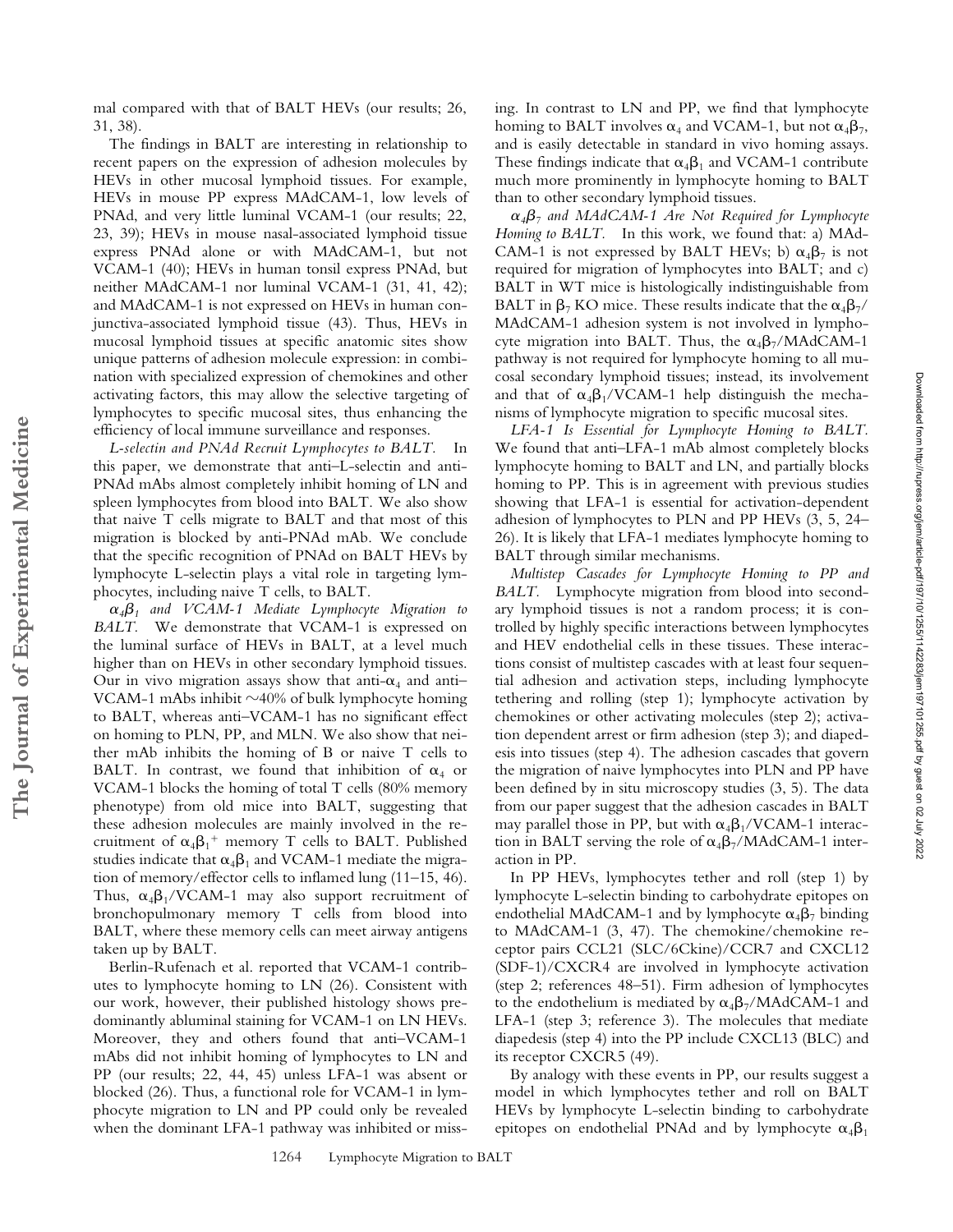binding to VCAM-1 (step 1).  $\alpha_4\beta_1/VCAM-1$  interactions may slow rolling cells, which arrest on BALT endothelium through activation-dependent  $\alpha_4\beta_1/VCAM$ -1 and LFA-1– mediated firm adhesion (step 3). The molecules that mediate lymphocyte activation (step 2) and diapedesis into BALT (step 4) remain to be defined.

In BALT as in PP, specific lymphocyte subsets may be able to migrate into tissue using only some of the adhesion molecules that are available in their cascade. For example, memory T cells might tether and roll (step 1) on BALT HEVs using  $\alpha_4\beta_1$  and VCAM-1, instead of L-selectin and PNAd. Thus, by analogy to the efficient homing of  $\alpha_4\beta_7$ <sup>+</sup> memory T cells through MAdCAM-1<sup>+</sup> HEVs in PP, the availability of VCAM-1 on BALT HEVs may be important in recruitment of  $\alpha_4\beta_1^+$  memory T cells into BALT. In contrast, we found that anti-PNAd mAb, but not mAbs against  $\alpha_4$  and VCAM-1, blocks migration of naive T cells into BALT. This suggests that these naive cells may be able to tether and roll on HEVs without using  $\alpha_4\beta_1$  and VCAM-1, instead relying on lymphocyte L-selectin binding to the PNAd that is highly expressed on BALT HEVs.

*Potential Significance of BALT in Pulmonary Immune Responses.* Striking similarities between BALT and PP support the concept that these tissues have parallel physiologic and pathologic roles in pulmonary and intestinal immunity, respectively (7). The epithelial surface over PP contains M cells that mediate the transport of antigens from the intestinal lumen into PP. PPs also support the migration of naive T and B lymphocytes from the blood via HEV. Thus, PPs provide a microenvironment for activation and initial differentiation of naive lymphocytes responding to intestinal antigens. After further maturation in the MLN, the lymphocytes enter the systemic circulation, where they comprise a population of  $\alpha_4\beta_7{}^+$  memory cells that display selective, efficient migration to intestinal sites such as PP and lamina propria (6). Adhesion cascades, in which  $\alpha_4\beta_7$  and MAdCAM-1 play prominent tissue-selective roles, mediate this homing of lymphocytes to intestine. Thus,  $\alpha_4\beta_7$  and MAdCAM-1 unify lymphocyte migration to intestinal secondary lymphoid tissues (PP) and effector sites (lamina propria; references 3, 16, 22).

**The Journal of Experimental Medicine**

The Journal of Experimental Medicine

BALT is thought to function as the primary site for presentation of airway antigens to the immune system. Here, we show that BALT HEVs support the migration of naive T cells from blood into BALT, where these lymphocytes can encounter antigens that have been transported from the airway lumen by bronchial M cells. After maturation in BALT and/or bronchial LN, these lymphocytes could enter the bloodstream, where they would comprise a recirculating population of  $\alpha_4\beta_1{}^+$  memory cells for respiratory tract antigens. These memory lymphocytes would migrate efficiently from blood into BALT and other bronchopulmonary tissues using adhesion cascades in which  $\alpha_4\beta_1$  and VCAM-1 contribute prominently to tissue selectivity. Thus,  $\alpha_4\beta_1$  and VCAM-1 may help unify lymphocyte migration to bronchopulmonary secondary lymphoid tissues (BALT) and effector sites (lung).

In conclusion, we found that most BALT HEVs coordinately express the endothelial adhesion molecules PNAd and VCAM-1, the latter at a level not seen on HEVs in other secondary lymphoid tissues. Moreover, lymphocyte homing to BALT involves prominent participation of L-selectin/PNAd,  $\alpha_4\beta_1/VCAM-1$ , and LFA-1 adhesion pathways. We propose that these receptor/ligand pairs participate in a specialized adhesion cascade that regulates the interactions of circulating lymphocytes with BALT HEVs, and that allows the targeting of naive and memory T cells to these airway secondary lymphoid tissues. The shared participation of  $\alpha_4\beta_1/VCAM-1$  in BALT and in pulmonary parenchymal recruitment of lymphocytes provides a mechanism to unite migration pathways, and thus immune responses, in BALT and lung.

We thank C. Tudor for help with photography, A. Benson for administrative support, J. Jang, J. Twelves, and E. Resurreccion for assistance with mAb preparation and immunohistochemical staining, Dr. B. Engelhardt for anti–VCAM-1 mAbs, Drs. D. Loh and O. Kanagawa for DO11.10 mice, and Dr. J. Kappler for KJ1–26 mAb. We also thank Drs. D. Campbell, B. Engelhardt, R. Ettinger, E. Kunkel, A. Mennis-Mikulowska, and J. Pan for discussing this work and critically reading the manuscript.

This work was supported by grants from the National Institutes of Health (R21 AI47574) and the Department of Veterans Affairs Office of Research and Development given to E.C. Butcher and S.A. Michie, a grant from the Deutsche Forschungsgemeinschaft (WA1127/1-3) given to N. Wagner, and a grant from the Ministry of Education, Culture, Sports, Science and Technology, Japan (C2- 13670339) given to B. Xu.

*Submitted: 23 April 2001 Revised: 27 February 2003 Accepted: 17 March 2003*

### **References**

- 1. Butcher, E.C., and L.J. Picker. 1996. Lymphocyte homing and homeostasis. *Science.* 272:60–66.
- 2. Butcher, E.C. 1991. Leukocyte-endothelial cell recognition: three (or more) steps to specificity and diversity. *Cell.* 67: 1033–1036.
- 3. Bargatze, R.F., M.A. Jutila, and E.C. Butcher. 1995. Distinct roles of L-selectin and integrins alpha 4 beta 7 and LFA-1 in lymphocyte homing to Peyer's patch-HEV in situ: the multistep model confirmed and refined. *Immunity.* 3:99–108.
- 4. Springer, T.A. 1995. Traffic signals on endothelium for lymphocyte recirculation and leukocyte emigration. *Annu. Rev. Physiol.* 57:827–872.
- 5. Warnock, R.A., S. Askari, E.C. Butcher, and U.H. von Andrian. 1998. Molecular mechanisms of lymphocyte homing to peripheral lymph nodes. *J. Exp. Med.* 187:205–216.
- 6. Butcher, E.C., M. Williams, K. Youngman, L. Rott, and M. Briskin. 1999. Lymphocyte trafficking and regional immunity. *Adv. Immunol.* 72:209–253.
- 7. Bienenstock, J., N. Johnston, and D.Y.E. Perey. 1973. Bronchial lymphoid tissue. I. Morphologic characteristics. *Lab. Invest.* 28:686–692.
- 8. Pabst, R., and I. Gehrke. 1990. Is the bronchus-associated lymphoid tissue (BALT) an integral structure of the lung in normal mammals, including humans? *Am. J. Respir. Cell Mol.*

1265 Xu et al.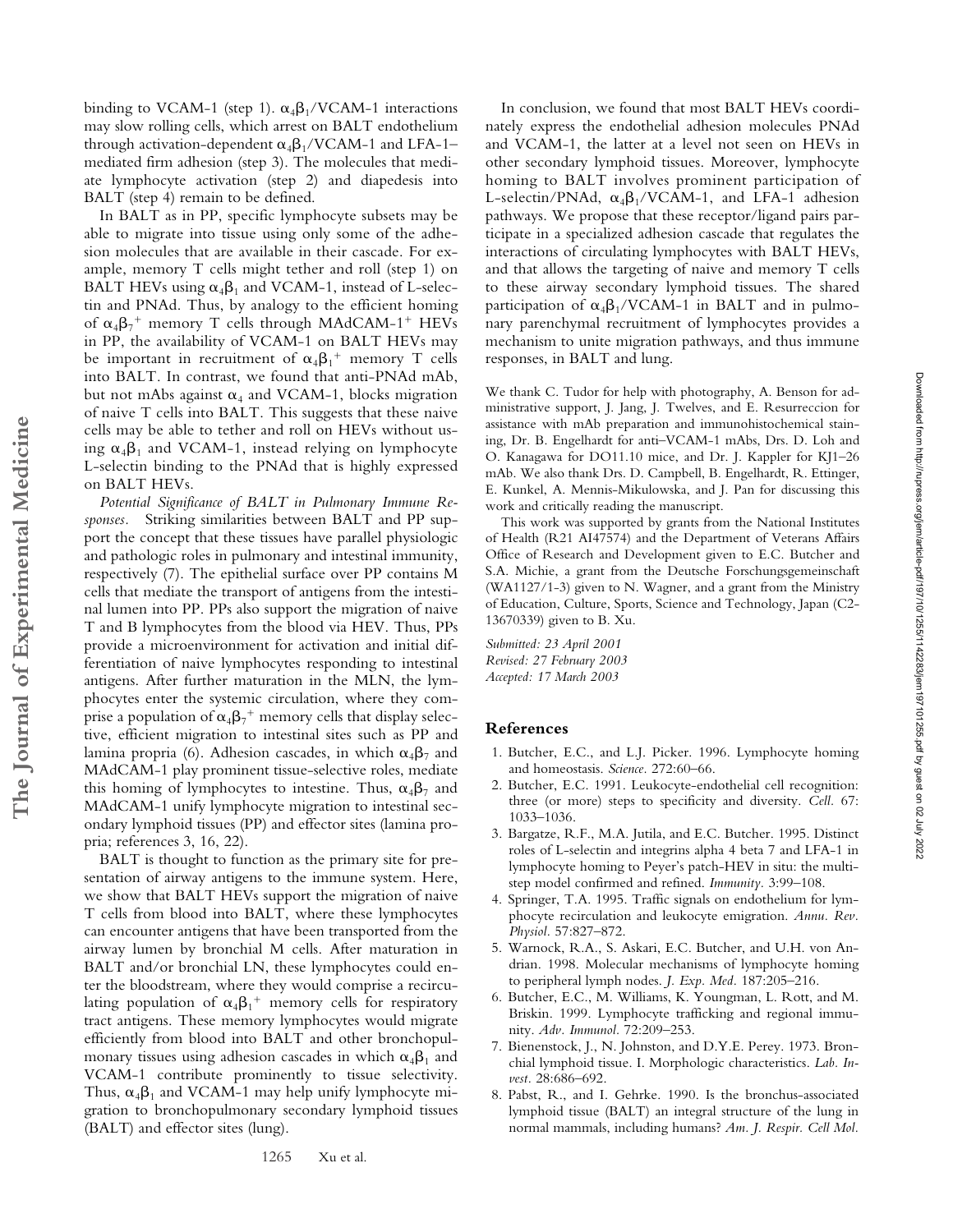*Biol.* 3:131–135.

**The Journal of Experimental Medicine**

The Journal of Experimental Medicine

- 9. Sminia, T., G.J. van der Brugge-Gamelkoorn, and S.H.M. Jeurissen. 1989. Structure and function of bronchus-associated lymphoid tissue (BALT). *Crit. Rev. Immunol.* 9:119–150.
- 10. van der Brugge-Gamelkoorn, G.J., and G. Kraal. 1985. The specificity of the high endothelial venule in bronchus-associated lymphoid tissue (BALT). *J. Immunol.* 134:3746–3750.
- 11. Wolber, F.M., J.L. Curtis, A.M. Milik, T. Fields, G.D. Seitzman, K. Kim, S. Kim, J. Sonstein, and L.M. Stoolman. 1997. Lymphocyte recruitment and the kinetics of adhesion receptor expression during the pulmonary immune response to particulate antigen. *Am. J. Pathol.* 151:1715–1727.
- 12. Wolber, F.M., J.L. Curtis, P. Maly, R.J. Kelly, P. Smith, T.A. Yednock, J.B. Lowe, and L.M. Stoolman. 1998. Endothelial selectins and alpha4 integrins regulate independent pathways of T lymphocyte recruitment in the pulmonary immune response. *J. Immunol.* 161:4396–4403.
- 13. Chin, J.E., C.A. Hatfield, G.E. Winterrowd, J.R. Brashler, S.L. Vonderfecht, S.F. Fidler, R.L. Griffin, K.P. Kolbasa, R.F. Krzesicki, L.M. Sly, et al. 1997. Airway recruitment of leukocytes in mice is dependent on alpha4- integrins and vascular cell adhesion molecule-1. *Am. J. Physiol.* 272:L219– L229.
- 14. Feng, C.G., W.J. Britton, U. Palendira, N.L. Groat, H. Briscoe, and A.G. Bean. 2000. Up-regulation of VCAM-1 and differential expansion of beta integrin-expressing T lymphocytes are associated with immunity to pulmonary Mycobacterium tuberculosis infection. *J. Immunol.* 164:4853–4860.
- 15. Nakajima, H., H. Sano, T. Nishimura, S. Yoshida, and I. Iwamoto. 1994. Role of vascular cell adhesion molecule 1/ very late activation antigen 4 and intercellular adhesion molecule 1/lymphocyte function-associated antigen 1 interactions in antigen-induced eosinophil and T cell recruitment into the tissue. *J. Exp. Med.* 179:1145–1154.
- 16. Wagner, N., J. Lohler, E.J. Kunkel, K. Ley, E. Leung, G. Krissansen, K. Rajewsky, and W. Muller. 1996. Critical role for beta7 integrins in formation of the gut-associated lymphoid tissue. *Nature.* 382:366–370.
- 17. Johnson, G.G., A. Mikulowska, E.C. Butcher, L.M. Mc-Evoy, and S.A. Michie. 1999. Anti-CD43 monoclonal antibody L11 blocks migration of T cells to inflamed pancreatic islets and prevents development of diabetes in nonobese diabetic mice. *J. Immunol.* 163:5678–5685.
- 18. Engelhardt, B., M.T. Martin-Simonet, L.S. Rott, E.C. Butcher, and S.A. Michie. 1998. Adhesion molecule phenotype of T lymphocytes in inflamed CNS. *J. Neuroimmunol.* 84:92–104.
- 19. Butcher, E.C., R.G. Scollay, and I.L. Weissman. 1980. Direct fluorescent labeling of cells with fluorescein or rhodamine isothiocyanate. II. Potential application to studies of lymphocyte migration and maturation. *J. Immunol. Methods.* 37:109–121.
- 20. Lyons, A.B., and C.R. Parish. 1994. Determination of lymphocyte division by flow cytometry. *J. Immunol. Methods.* 171:131–137.
- 21. Streeter, P.R., B.T. Rouse, and E.C. Butcher. 1988. Immunohistologic and functional characterization of a vascular addressin involved in lymphocyte homing into peripheral lymph nodes. *J. Cell Biol.* 107:1853–1862.
- 22. Hamann, A., D.P. Andrew, D. Jablonski-Westrich, B. Holzmann, and E.C. Butcher. 1994. Role of alpha 4-integrins in lymphocyte homing to mucosal tissues in vivo. *J. Immunol.* 152:3282–3293.
- 23. Streeter, P., E. Berg, B. Rouse, F. Bargatze, and C. Butcher. 1988. A tissue-specific endothelial cell molecule involved in lymphocyte homing. *Nature.* 331:41–46.
- 24. Hamann, A., D. Jablonski-Westrich, A. Duijvestijn, E.C. Butcher, H. Baisch, R. Harder, and H.G. Thiele. 1988. Evidence for an accessory role of LFA-1 in lymphocyte-high endothelium interaction during homing. *J. Immunol.* 140:693– 699.
- 25. Andrew, D.P., J.P. Spellberg, H. Takimoto, R. Schmits, T.W. Mak, and M.M. Zukowski. 1998. Transendothelial migration and trafficking of leukocytes in LFA-1-deficient mice. *Eur. J. Immunol.* 28:1959–1969.
- 26. Berlin-Rufenach, C., F. Otto, M. Mathies, J. Westermann, M.J. Owen, A. Hamann, and N. Hogg. 1999. Lymphocyte migration in lymphocyte function–associated antigen (LFA)- 1–deficient mice. *J. Exp. Med.* 189:1467–1478.
- 27. Mikulowski-Mennis, A., B. Xu, J.M. Berberian, and S.A. Michie. 2001. Lymphocyte migration to inflamed lacrimal glands is mediated by vascular cell adhesion molecule-1/ alpha4beta1 integrin, peripheral node addressin/L-selectin, and lymphocyte function-associated antigen-1 adhesion pathways. *Am. J. Pathol.* 159:671–681.
- 28. Steffen, B.J., E.C. Butcher, and B. Engelhardt. 1994. Evidence for involvement of ICAM-1 and VCAM-1 in lymphocyte interaction with endothelium in experimental autoimmune encephalomyelitis in the central nervous system in the SJL/J mouse. *Am. J. Pathol.* 145:189–201.
- 29. Vajkoczy, P., M. Laschinger, and B. Engelhardt. 2001. Alpha4-integrin-VCAM-1 binding mediates G protein-independent capture of encephalitogenic T cell blasts to CNS white matter microvessels. *J. Clin. Invest.* 108:557–565.
- 30. Yang, X.D., S.A. Michie, R. Tisch, N. Karin, L. Steinman, and H.O. McDevitt. 1994. A predominant role of a4 integrin in the spontaneous development of autoimmune diabetes in nonobese diabetic mice. *Proc. Natl. Acad. Sci. USA.* 91: 12604–12608.
- 31. Perry, M.E., W.N. Kirkpatrick, L.C. Happerfield, and M.J. Gleeson. 1996. Expression of adhesion molecules on the microvasculature of the pharyngeal tonsil (adenoid). *Acta Otolaryngol. Suppl.* 523:47–51.
- 32. Murphy, K.M., A.B. Heimberger, and D.Y. Loh. 1990. Induction by antigen of intrathymic apoptosis of CD4 CD8 TCRlo thymocytes in vivo. *Science.* 250:1720– 1723.
- 33. Sato, A., K. Chida, M. Iwata, and H. Hayakawa. 1992. Study of bronchus-associated lymphoid tissue in patients with diffuse panbronchiolitis. *Am. Rev. Respir. Dis.* 146:473–478.
- 34. Sato, A., H. Hayakawa, H. Uchiyama, and K. Chida. 1996. Cellular distribution of bronchus-associated lymphoid tissue in rheumatoid arthritis. *Am. J. Respir. Crit. Care Med.* 154: 1903–1907.
- 35. Suda, T., K. Chida, H. Hayakawa, S. Imokawa, M. Iwata, H. Nakamura, and A. Sato. 1999. Development of bronchusassociated lymphoid tissue in chronic hypersensitivity pneumonitis. *Chest.* 115:357–363.
- 36. Brodie, S.J., C. de la Rosa, J.G. Howe, J. Crouch, W.D. Travis, and K. Diem. 1999. Pediatric AIDS-associated lymphocytic interstitial pneumonia and pulmonary arterio-occlusive disease: role of VCAM-1/VLA-4 adhesion pathway and human herpesviruses. *Am. J. Pathol.* 154:1453–1464.
- 37. Hanninen, A., C. Taylor, P.R. Streeter, L.S. Stark, J.M. Sarte, J.A. Shizuru, O. Simell, and S.A. Michie. 1993. Vascular addressins are induced on islet vessels during insulitis in